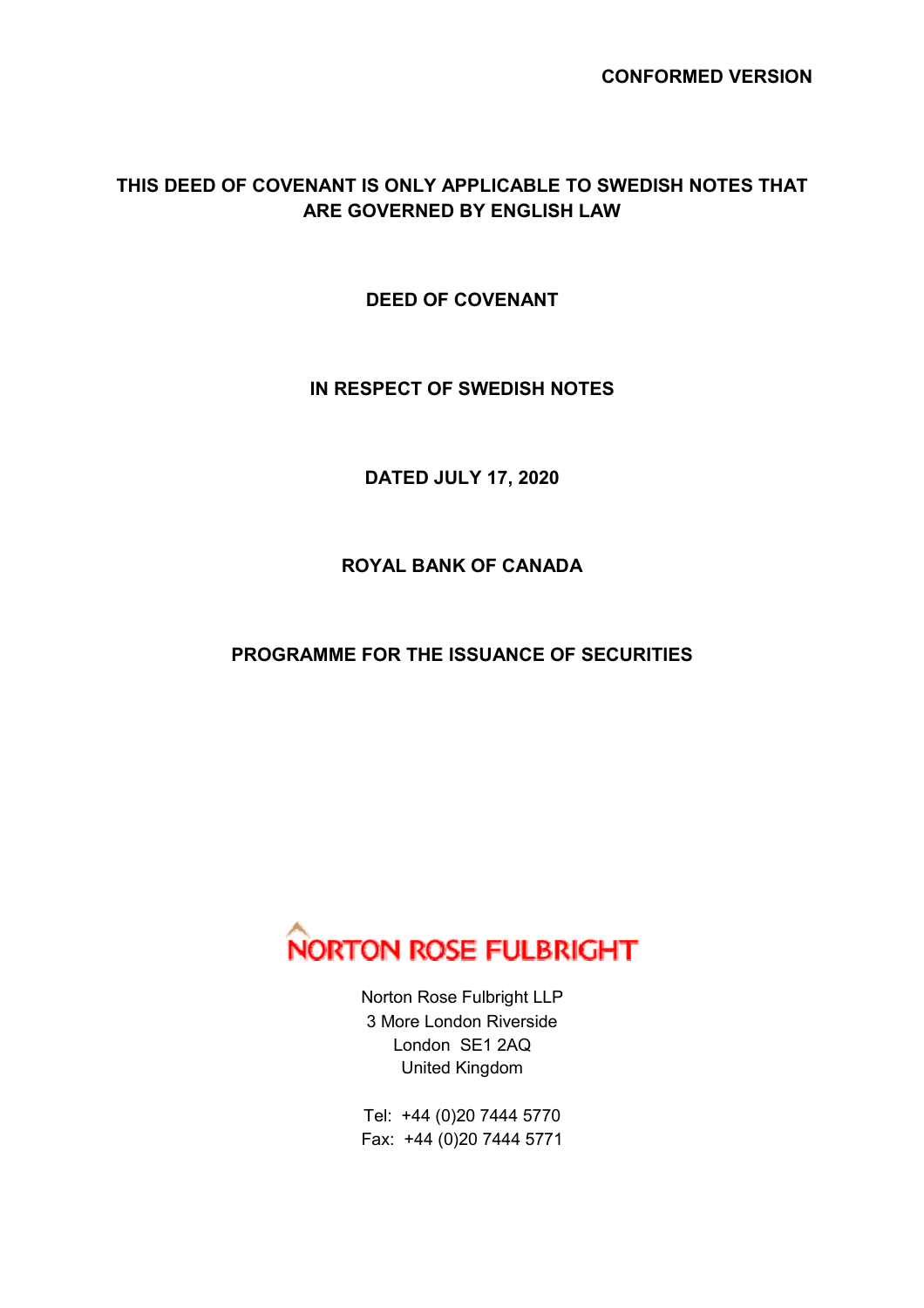**THIS DEED OF COVENANT** is made on July 17, 2020 by **ROYAL BANK OF CANADA** (the **Issuer**) in favour of the Holders of each Series of Swedish Notes (as defined below).

## **WHEREAS**:

- (A) The Issuer has entered into an Amended and Restated Dealership Agreement dated July 17, 2020 with the Dealer named in it under which as may be amended and restated from time to time the Issuer proposes from time to time to issue, *inter alia*, English law Notes in uncertificated and dematerialised book-entry form (the "**Swedish Notes**") in accordance with the Swedish Central Securities Depositories and Financial Instruments Accounts Act (Sw. *lagen (1998:1479) om värdepapperscentraler och kontoföring av finansiella instrument*) (as amended) and an Amended and Restated Issue and Paying Agency Agreement (the "**Agency Agreement**", which expression includes the same as it may be amended, supplemented, novated or restated from time to time) dated July 17, 2020 between the Issuer and the agents named therein.
- (B) The Issuer has also entered into an Issuing and Paying Agent Agreement (which expression includes the same as it may be amended, supplemented, novated or restated from time to time) originally dated October 31, 2011 between, *inter alia*, the Issuer and Skandinaviska Enskilda Banken AB (publ), as amended by an amendment agreement dated January 31, 2018 and side letters dated June 8, 2018 and June 26, 2019.
- (C) This Deed is intended to replace the Deed of Covenant (the **"Previous Deed of Covenant**") dated June 26, 2019 executed by the Issuer in respect of Swedish Notes.
- (D) Terms used in this Deed of Covenant and not otherwise defined shall have the meanings given to them in the Terms and Conditions as defined in the Agency Agreement as amended and/or supplemented by the Final Terms or Pricing Supplement issued in respect of the relevant Swedish Notes (the "**Conditions of the Swedish Notes**").

## **NOW THIS DEED WITNESSES** as follows:

- 1. This Deed shall apply to all Swedish Notes issued on or after July 17, 2020 and all references herein to a Swedish Note shall be construed accordingly. Swedish Notes issued under the Programme prior to July 17, 2020 shall continue to have the benefit of the Previous Deed of Covenant or, if applicable, any previous deed of covenant entered into prior thereto.
- 2. The Issuer covenants with each Holder that each Holder is entitled to exercise or enforce, in respect of each Swedish Note held by him, the rights and obligations attaching or pertaining to such Swedish Note as set out in the Conditions of the Swedish Notes.
- 3. The Issuer undertakes in favour of each Holder that, in relation to any payment to be made by it under this Deed, it will comply with the provisions of the Condition entitled "Taxation" to the extent that they apply to any payments in respect of the Swedish Notes as if those provisions had been set out in full in this Deed.
- 4. The Issuer will pay any stamp and other duties and taxes, including interest and penalties, payable on or in connection with the execution of this Deed and any action taken by any Holder to enforce the provisions of this Deed.
- 5. The Issuer represents, warrants and undertakes with each Holder that it has all corporate power, and has taken all necessary corporate or other steps, to enable it to execute, deliver and perform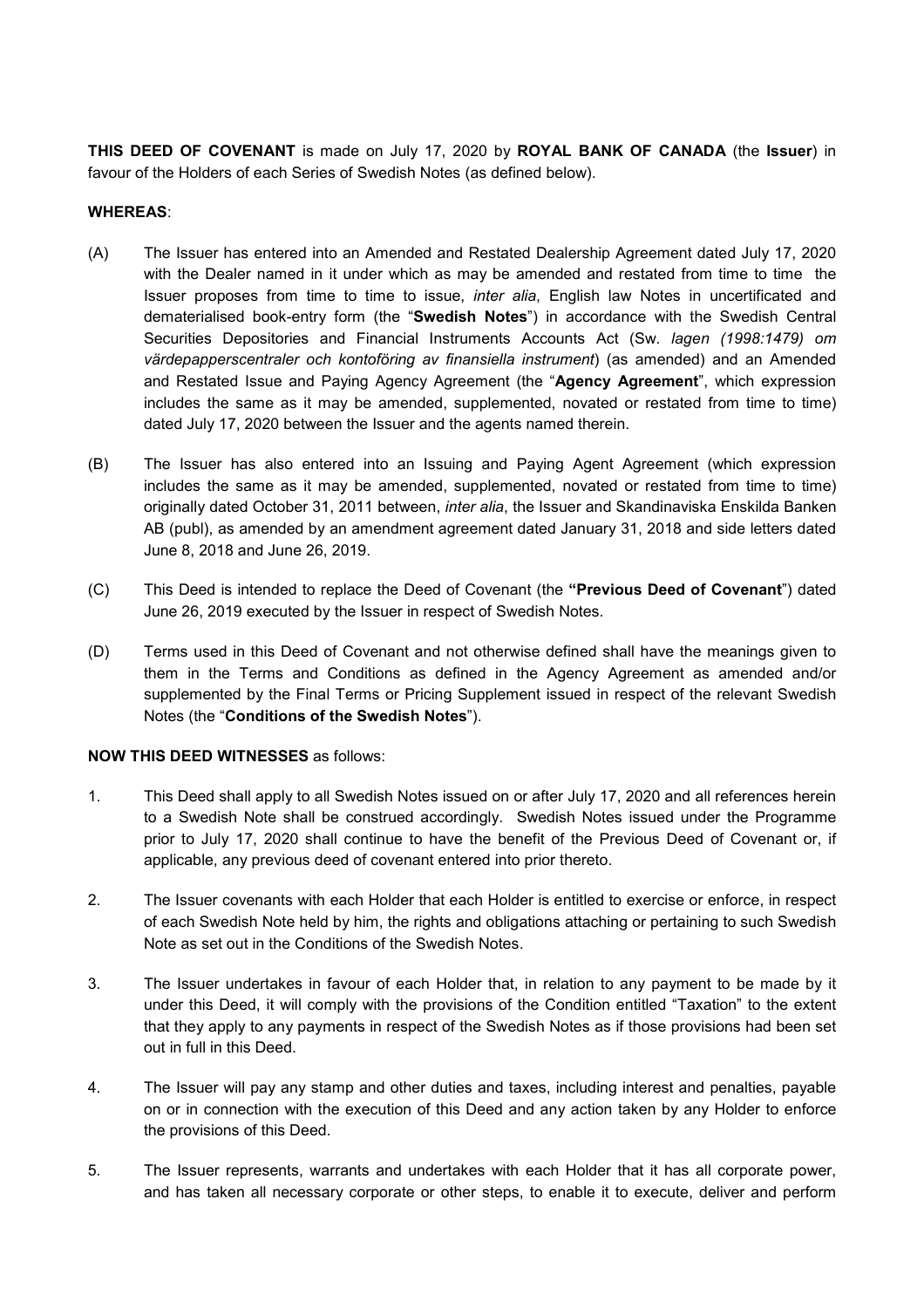this Deed, and that this Deed constitutes a legal, valid and binding obligation of the Issuer enforceable in accordance with its terms subject to the laws of bankruptcy and other laws affecting the rights of creditors generally.

- 6. This Deed shall take effect as a Deed Poll for the benefit of the Holders from time to time. This Deed shall be deposited with and held by The Bank of New York Mellon, London Branch at One Canada Square, London E14 5AL until all the obligations of the Issuer under this Deed have been discharged in full.
- 7. The Issuer acknowledges the right of every Holder to the production of, and the right of every Holder to obtain (upon payment of a reasonable charge) a copy of, this Deed, and further acknowledges and covenants that the obligations binding upon it contained in this Deed are owed to, and shall be for the account of, each and every Holder, and that each Holder shall be entitled severally to enforce those obligations against the Issuer.
- 8. If any provision in or obligation under this Deed is or becomes invalid, illegal or unenforceable in any respect under the law of any jurisdiction, that will not affect or impair (i) the validity, legality or enforceability under the law of that jurisdiction of any other provision in or obligation under this Deed, and (ii) the validity, legality or enforceability under the law of any other jurisdiction of that or any other provision in or obligation under this Deed.
- 9. (a) This Deed and the Swedish Notes and any non-contractual obligations arising out of or in connection with this Deed and the Swedish Notes are governed by, and shall be construed in accordance with, the laws of England, except as provided in paragraph (b) below.
	- (b) Notwithstanding anything in this Deed of Covenant or the Conditions of the Swedish Notes, (i) the Condition entitled "Status of the Notes – Notes which are Bail-inable Securities" and the second sentence of the fourth paragraph of the Condition entitled "Law and Jurisdiction" in each case in respect of Bail-inable Securities shall be governed by, and shall be construed in accordance with the laws of, the Province of Ontario and the federal laws of Canada applicable therein and (ii) the registration of the Swedish Notes in Euroclear Sweden AB shall be governed by Swedish law.
- 10. (a) Subject to the second sentence of the fourth paragraph of the Condition entitled "Law and Jurisdiction" and 10(b) below, the English courts have jurisdiction to settle any dispute arising out of or in connection with this Deed and the Swedish Notes, including any dispute as to their existence, validity, interpretation, performance, breach or termination or the consequences of their nullity and any dispute relating to any non-contractual obligations arising out of or in connection with this Deed and the Swedish Notes (a "**Dispute**") and accordingly each of the Issuer and any Holder in relation to any Dispute submits to the jurisdiction of the English courts.
	- (b) Subject to the second sentence of the fourth paragraph of the Condition entitled "Law and Jurisdiction", to the extent allowed by law, each of the Holders and the Issuer may, in respect of any Dispute or Disputes, take (i) proceedings in any other court with jurisdiction; and (ii) concurrent proceedings in any number of jurisdictions.
	- (c) The Issuer agrees that service of process in any such proceedings in England in relation to any Dispute shall be deemed completed on delivery to its London branch at its office at 100 Bishopsgate, London EC2N 4AA or, if Holders have been notified in accordance with the Condition entitled "Notices" of a new address for its London branch for such service of process to apply in replacement of any prior such address, such new address most recently